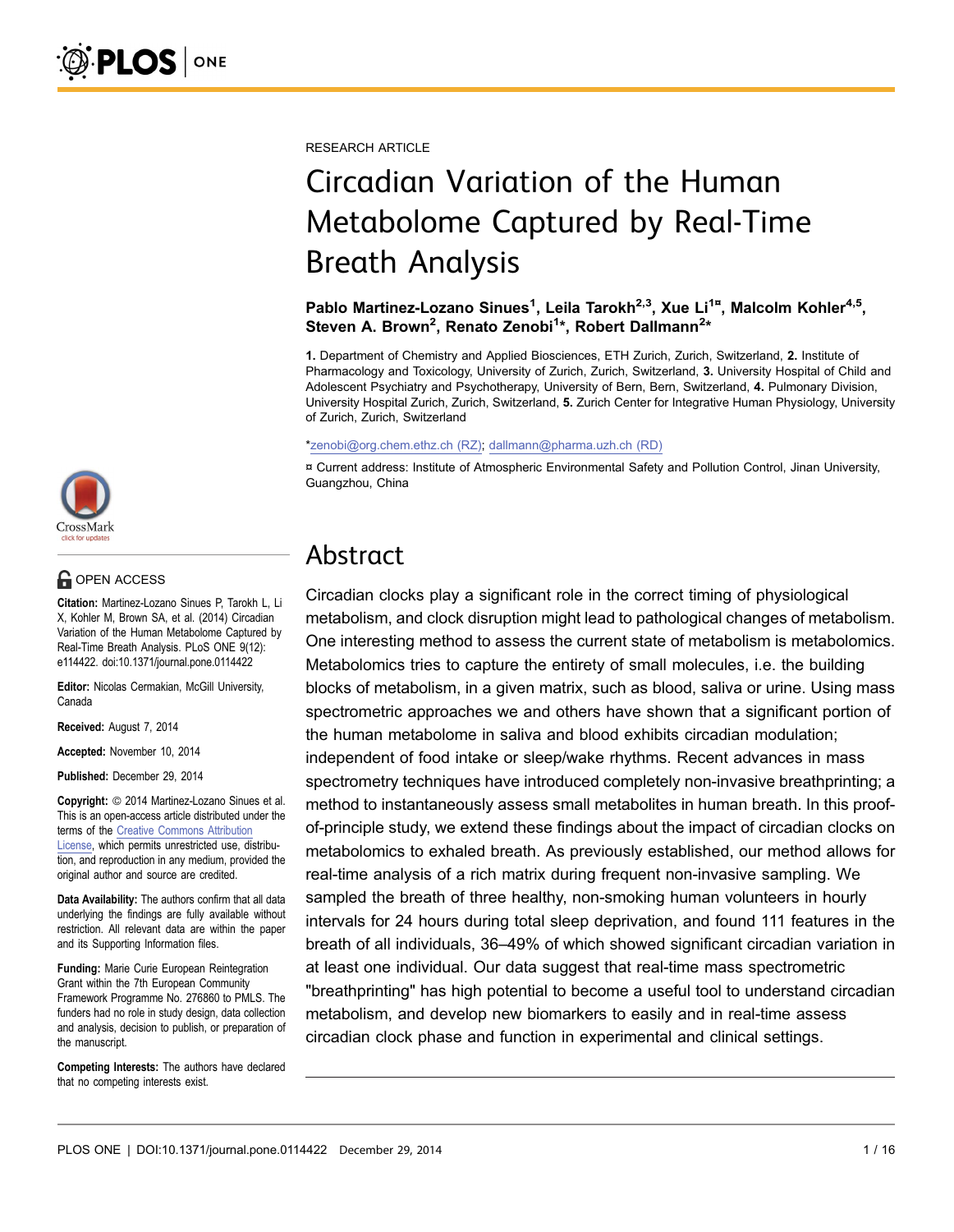# Introduction

Biological clocks help most organisms to anticipate daily changes in their environment that are ultimately due to the rotation of the earth. In mammals, a master clock in the brain, i.e., the suprachiasmatic nuclei (SCN), synchronizes the body to the environment and at the same time the master clock in the SCN is part of a complex web of interaction with other so-called peripheral clocks in other organs and tissues. In fact, the clock mechanism is a cell-autonomous transcriptional-(post-)translational feedback loop that is present in most if not all cells of the body (reviewed in [\[1\]\)](#page-12-0).

Most of human physiology is modulated by the circadian clock depending on time of day (reviewed in [\[2\]](#page-12-0)). This has far reaching consequences for human health and disease. Not only can pathologies disrupt the finely tuned internal synchrony, but disruption of the circadian clock can also have negative health consequences, as reported in animal models as well as epidemiological studies. The pathologies associated with clock malfunction range from psychiatric illness to metabolic syndrome and cancer. Schizophrenics, for example, often have disrupted sleep/wake cycles [\[3,](#page-12-0) [4\]](#page-12-0) while sleep disruption and circadian misalignment in shift-workers have been shown to contribute to obesity and diabetes as well as an increased risk for cancer [\[5–9\].](#page-12-0) These epidemiological observations are backed up by mouse models of – on the one hand – various diseases that show blunted rhythms and – on the other hand – circadian disruption like jet-lag that lead to multiple pathologies [\[6,](#page-12-0) [10–](#page-12-0)[13](#page-13-0)[\]](#page-12-0).

After the circuitry and molecular mechanisms underlying the circadian clockwork were largely elucidated, ample data have been compiled about the circadian transcriptome, and more recently about the even larger circadian proteome [\[14–16\]](#page-13-0). These data sets, however, are directly dependent on the genome of a species and cannot be easily compared between model systems. Changes in physiology and metabolism governed by these genes and proteins, however, ultimately affect the abundance of small metabolites. Such metabolites are well conserved amongst species, which makes them promising as biomarkers in basic research and clinical investigations.

Therefore, we and others have previously characterized temporal patterns in the human metabolome using an unbiased or targeted approach that combined liquid and/or gas chromatography followed by mass spectrometry in saliva and plasma [\[17–21\].](#page-13-0) Consistently,  $\sim$ 20% of the observed metabolites showed circadian variation. Sleep and food intake, however, seemed to be important co-variables [\[17\].](#page-13-0) Moreover, significant inter-individual variability was observed. The study of Chua and co-workers [\[20\]](#page-13-0) found that some plasma lipids are up to 12 hours out of phase between participants.

Here, we extend the previous methodology to the breath metabolome in a proof-of-principle study with human subjects. As previously reported, we find breath to be a rich matrix for small metabolites [\[22,](#page-13-0) [23\]](#page-13-0), some of which show a circadian rhythmic temporal profile. Thus, we provide first evidence that ''breathprinting'' is a feasible approach to probe circadian fluctuations in the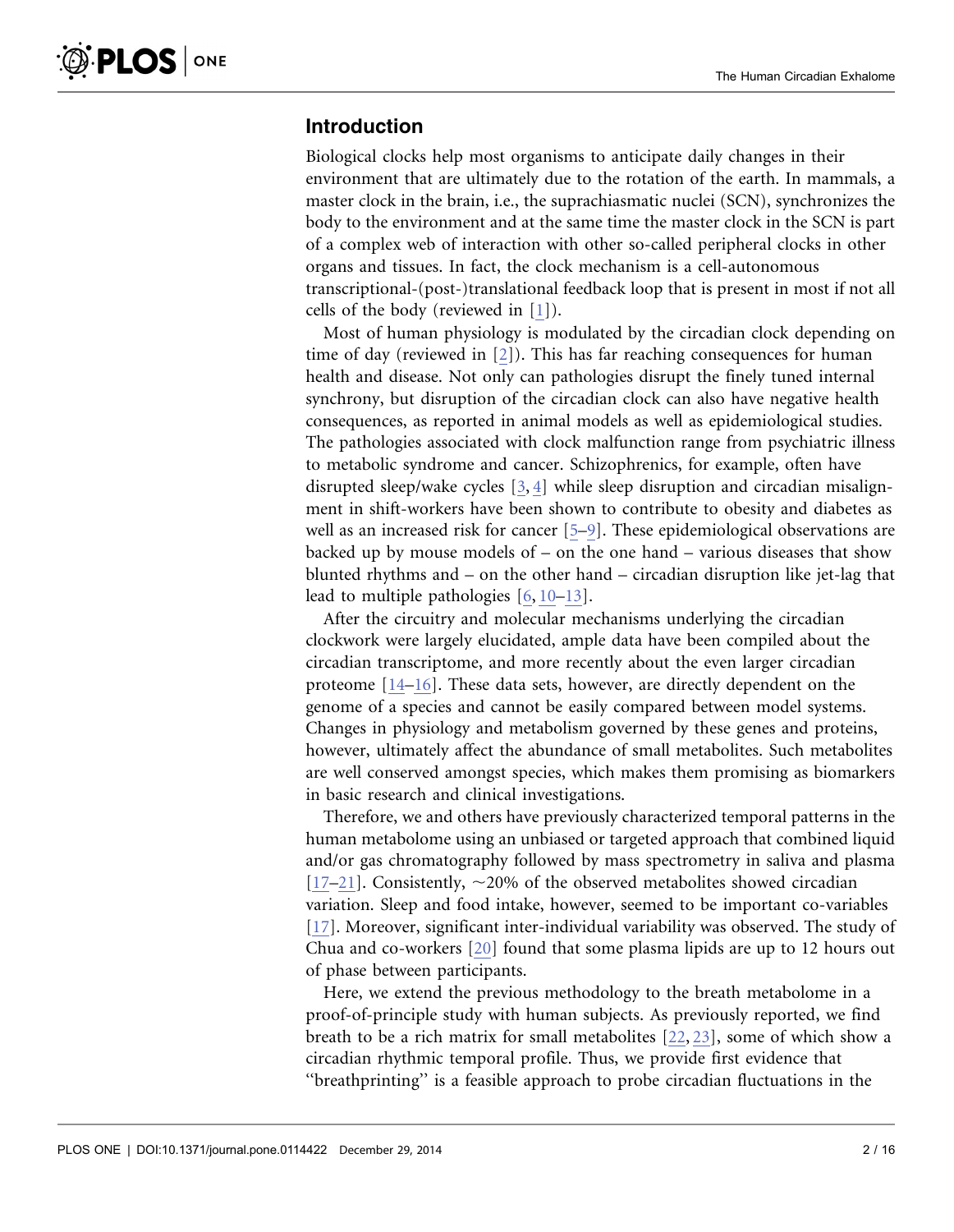human metabolome. Moreover, even with only a small sample size, we were able to infer time-of-day of breathing  $(\pm 3$  hours) from the metabolite composition of a single breath; this although inter-individual differences were sizeable. The breath metabolome is especially alluring because measurements are completely noninvasive, fast and allow for real-time analysis, with detection levels down to parts per trillion [\[24,](#page-13-0) [25\]](#page-13-0). Therefore, instantaneous results about circadian parameters could be provided in research or clinical applications of this technique.

# Methods

# Participants and Study Protocol

For this proof-of-principle study, breath was sampled from 3 volunteers (2 males, 1 female) of heterogeneous ethnic background. The ETH ethics commission approved the measurements (EK 2012-N-25) and all participants gave written informed consent to participate. Procedures and tests were in accordance with the Declaration of Helsinki.

Before the onset of the laboratory study, the healthy, non-smoking participants of similar age (33–38 years) were monitored by wrist actigraphy and adhered to a regular but not defined sleep schedule [\(S1 Fig](#page-11-0).). None of the participants declared any drug-use and they were advised to not drink caffeinated beverages in the 3 days before or during the study. For the laboratory study, participants came into the laboratory after habitual wake-up time and at least one hour before the first sample was taken, and then stayed in the laboratory for 24 hours of continuous prolonged wakefulness. During this time, participants remained seated or walked back and forth to the breath sampling in an adjacent room. Participants were given hourly isocaloric meals (small piece of bread and  $\frac{1}{2}$  fruit) together with a glass of water just after breathing into the mass spectrometer. At all times, participants were indoors under constant illumination (50–200 lx, RO-1332, Rotronic, Germany) and temperature  $(\sim 21 \degree C)$ .

# Breath Sampling

Breath was measured in hourly intervals throughout except at 1800 due to a malfunction of the instrument. Each measurement consisted of deep exhalations. Participants were instructed to keep the pressure constant (at 10 mbar) across the sampling line during exhalation. This was achieved by feedback to the participants using a digital manometer. This process was repeated 4–7 times per participant, with the replicate measurements altogether taking typically no more than 10 minutes. [S2 Fig](#page-11-0). shows a picture of the breath analysis set-up.

# Real-time breath mass spectrometric analysis

The experimental set-up has been presented in detail previously [\[22,](#page-13-0) [23,](#page-13-0) [26,](#page-13-0) [27\].](#page-13-0) Briefly, the entrance of a commercial quadrupole time-of-flight mass spectrometer (Synapt G2S, Waters, UK) was slightly modified to allow for the admission of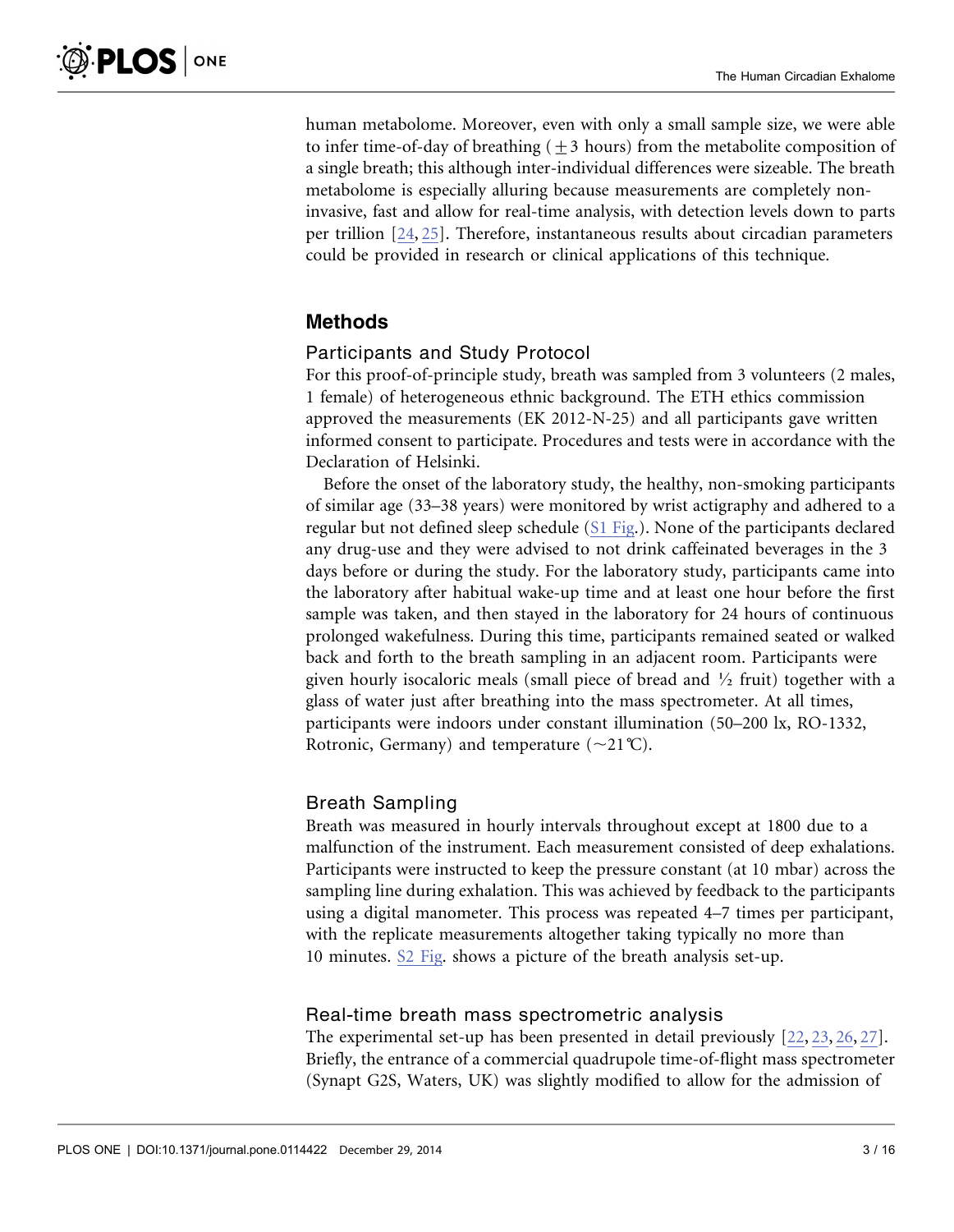breath samples through a heated Teflon tube. Exhaled breath was mixed with a nano-electrospray plume (water, 0.2% formic acid), whereby some compounds present in breath were readily detected in real time. The mass spectrometer was operated in the positive ion mode. The scans were recorded using the mass-lock option, using a common mass spectroscopy (MS) contaminant as lock mass (i.e., protonated phthalic anhydride, mass-to-charge-ratio (m/z) 149.0233 [\[28\]\)](#page-13-0). The data analysis work-flow is given in [Fig. 1](#page-4-0).

#### Raw data preprocessing

Raw mass spectrometric files collected during the 24 hours experiment were first converted into mzXML format by using the open source tool MSConverter [\[29\]](#page-13-0), and imported into Matlab (R2013b) for further processing. Spectra were then resampled to 300,000 data points by shape-preserving piecewise cubic interpolation in the range  $m/z$  52–500. All mass spectra were assembled into a single  $300,000 \times 8,798$  matrix (i.e.,  $m/z \times$  scan number). Every mass spectrum was aligned using common contaminant ions appearing in the mass range of interest as reference peaks [\[28\].](#page-13-0) Finally, the spectra were centroided  $(+0.003 \frac{m}{z})$ , reducing as a result the matrix size to  $3,061 \times 8,798$ . The features above the background were filtered out by subjecting the 69 data sub-matrices (i.e., 23 hourly samples  $\times$  3 participants) to hierarchical cluster analysis. As a result, only signals that increased during the exhalations were kept for further analysis ([Fig. 1A](#page-4-0)).

Then, the baseline of the time traces were corrected and signals of a minimum intensity of 4,000 counts in at least one time point were retained. A total of 111 m/ z channels were retained after this step. The mean intensities at the plateau of each exhalation recorded during the 24 hours experiment were retrieved to construct three matrices:  $132 \times 111$  (Participant A);  $120 \times 111$  (Participant B);  $121 \times 111$ (Participant C). Finally, the intensities of the replicates at a given time point were averaged resulting in three matrices (one for each participant) of  $23 \times 111$  (hourly samples  $\times m/z$ ). These data are available as [S1 Dataset](#page-11-0).

#### Circadian Analysis

Principal components analysis: The three matrices containing the signal intensities at the plateau of each of the exhalations recorded  $(132 \times 111)$  (Participant A);  $120 \times 111$  (Participant B);  $121 \times 111$  (Participant C)) were autoscaled and subjected to principal components analysis (PCA) using the built-in MATLAB function.

JTK and bootstrapping: The proportion of circadian metabolites was estimated using a bootstrapping method as previously described [\[18\],](#page-13-0) and cross-checked with JTK-Cycle [\[30\].](#page-13-0) Results of both methods were highly comparable.

Timetable method for phase prediction: For the time-table analysis, we used a partial least-squares (PLS) regression model to test whether breathprints could be used to predict time-of-day of breathing. We used the z-score of the average data of even times (0800, 1000, 1200,…) of all three participants as training data-set to generate a discriminant function. The first three PLS components, explaining 89%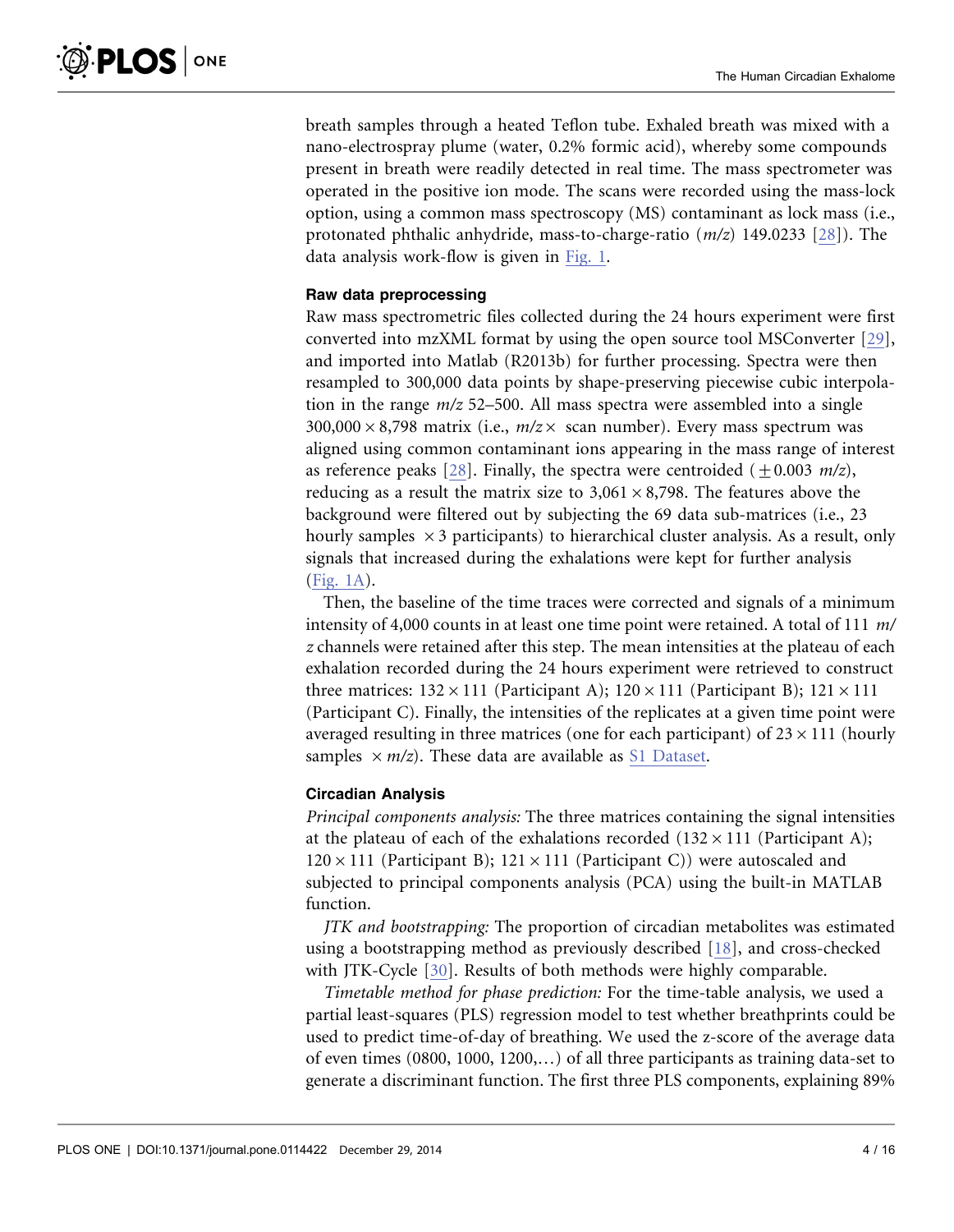<span id="page-4-0"></span>



Fig. 1. (A) Mass spectrometric data processing workflow. For every series of six exhalations (mid-exhalation indicated by arrows), the intensity of 3061 centroided mass spectra as a function of time were subjected to hierarchical cluster analysis (left). The 162 signals rising in intensity during the exhalation phase tend to group together and are further considered (zoomed view of yellow box, right-hand side). Warmer colors signify higher abundance. (B) Example of one of such compounds rising during the 6 replicate exhalations of one participant. Note that in less than 3 minutes 6 repeatable breathprints are recorded. Average signal at the plateau of the replicate exhalations were computed for all three participants, and if the intensity at all the time points was lower than 4000 counts, the feature was not considered. (C) Final data set showcasing inter- and intra- individual differences of an exhaled compound (tentatively identified as indole; m/z 118.0675) during 24 hours for three different participants. Note the tightly clustered replicate breath for the same clock time. Red shading signifies 95% confidence interval around the mean. The separation between hourly measurements has been arbitrarily set to ease visualization.

of the variance, were used to fit the training data-set. Then, this function was used to predict time-of-day of breathing from uneven times of day (0900, 1100, 1300,…) for each single participant.

### **Results**

We report a total of 111 features in breath with  $m/z$  ranging from 59 to 239. Most likely chemical formulas deduced from the recorded spectra are given in [S1 Table](#page-11-0). Amongst these, considerable intra- and inter-individual variation was found, as has been reported previously [\[17,](#page-13-0) [20,](#page-13-0) [23\]](#page-13-0). As an example, Fig. 1B shows the time trace of the signal at  $m/z$  118.0675 (tentatively identified as indole) for one participant at 0900. Clearly, the signal increases above the background level with similar intensities in all 6 replicates. Fig. 1C shows an overview of the distinct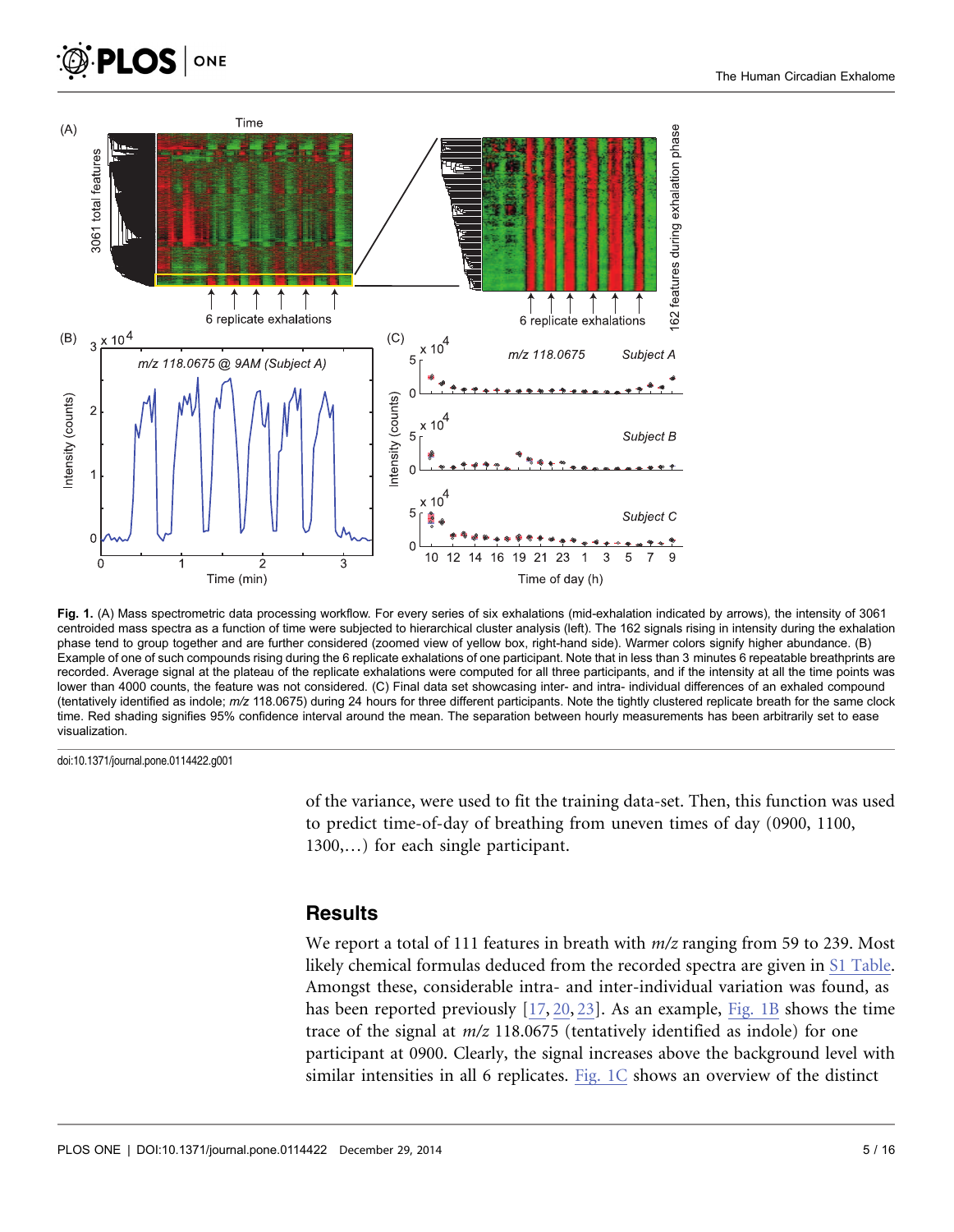behavior of this particular compound during the 24 hours measurement for the three participants.

Although there was satisfactory intra-individual repeatability, levels between individuals were at different absolute levels. For example, the first measurement collected at around 1000, showed a mean intensity of  $2.4 \times 10^4$ ,  $2.2 \times 10^4$  and  $4.2 \times 10^4$  counts for participants A, B and C, respectively. While the trends were different over the day for the three of them (most apparent for Participant B), all were at minimal levels around 0300–0400. At 0400, the signal intensity of indole at 0400 was 792,  $1.5 \times 10^3$  and  $4.84 \times 10^3$  for the three participants, implying a signal drop of an up to 30-fold. [S3 Fig](#page-11-0). shows additional examples of selected ions that exhibited distinct inter-subject rhythm.

To further investigate which features of the 111 breath signals showed a circadian pattern, we applied the JTK algorithm [\[30\]](#page-13-0) ([S2 Table](#page-11-0)). As result, we obtained that 40, 54 and 40 compounds (participants A, B and C, respectively, i.e., 36–49%) showed a significant ( $p < 0.01$ ) circadian modulation. The number of common features identified as rhythmic between individuals was moderate for participants A and B (28 in total), whereas Participant C showed a lower overlap (2 features with A and 16 with B). There was also some inter-individual difference in phasing as can be assessed from the heat maps of all metabolites ordered by phase in Participant A ([Fig. 2](#page-6-0)).

In an effort to enable an independent global visualization of the temporal evolution of the breath profiles we reduced the dimensionality of the breathprints by subjecting the mass spectra to PCA. [Fig. 3](#page-7-0) shows the corresponding score plot for the first two principal components; explaining 66, 73 and 74% of the total variation for participants A, B and C respectively. Replicate breaths of one time of day tend to cluster together. Likewise, similar times of day are more closely related than ones further apart. Overall, the segregation pattern suggests that the breath at a particular time of day has a unique composition. This was apparent for all the three participants, despite the clear rhythmic differences suggested by the individual time traces of each of the compounds shown in [Fig. 2](#page-6-0), and is also very much in line with previous results spanning only from morning to late afternoon [\[27\].](#page-13-0)

To further capitalize on the good temporal separation of breathprinting, we conducted partial least-squares (PLS) regression to establish a time-table method for the breath metabolome. Data of all 111 features of all three participants were averaged for each feature used as a training set. Then, time-of-day was predicted from the PLS function. The time of day of breathing was predicted within 2.7 $\pm$ 1.8 h, 4.0 $\pm$ 2.6 h and 4.0 $\pm$ 1.0 h (mean  $\pm$  SD) of the actual time based on the training set of ''population averages'' for participants A, B and C, respectively. The corresponding correlation coefficients between predicted and exhaled time were also reasonable: 0.8971, 0.7442 and 0.8499 for participants A, B and C, respectively. Data for all three participants are shown in [Fig. 4.](#page-8-0)

In an effort to verify the striking dip in various features in the late day, we replicated the around the clock measurement on a different QTOF mass spectrometer (Triple TOF, AB Sciex, Canada, [S1 Experiment](#page-11-0)), and found even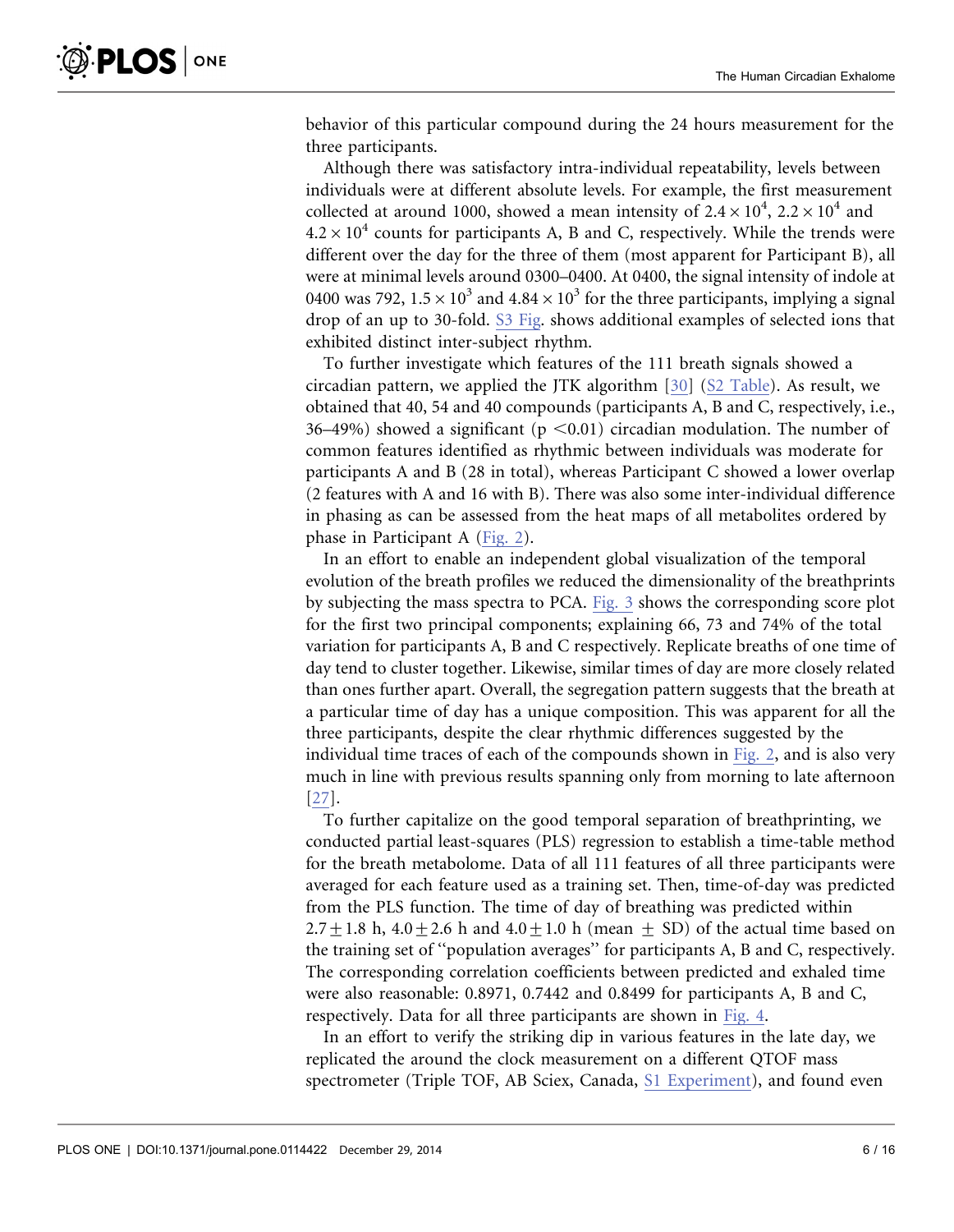<span id="page-6-0"></span>



more discernible features (around 400; [S4 Fig.](#page-11-0)). While comparing data between different mass spectrometers may be difficult, we are certain to have identified examples in the data of the two mass spectrometers and they do indeed have a comparable time course ([S5 Fig.](#page-11-0)).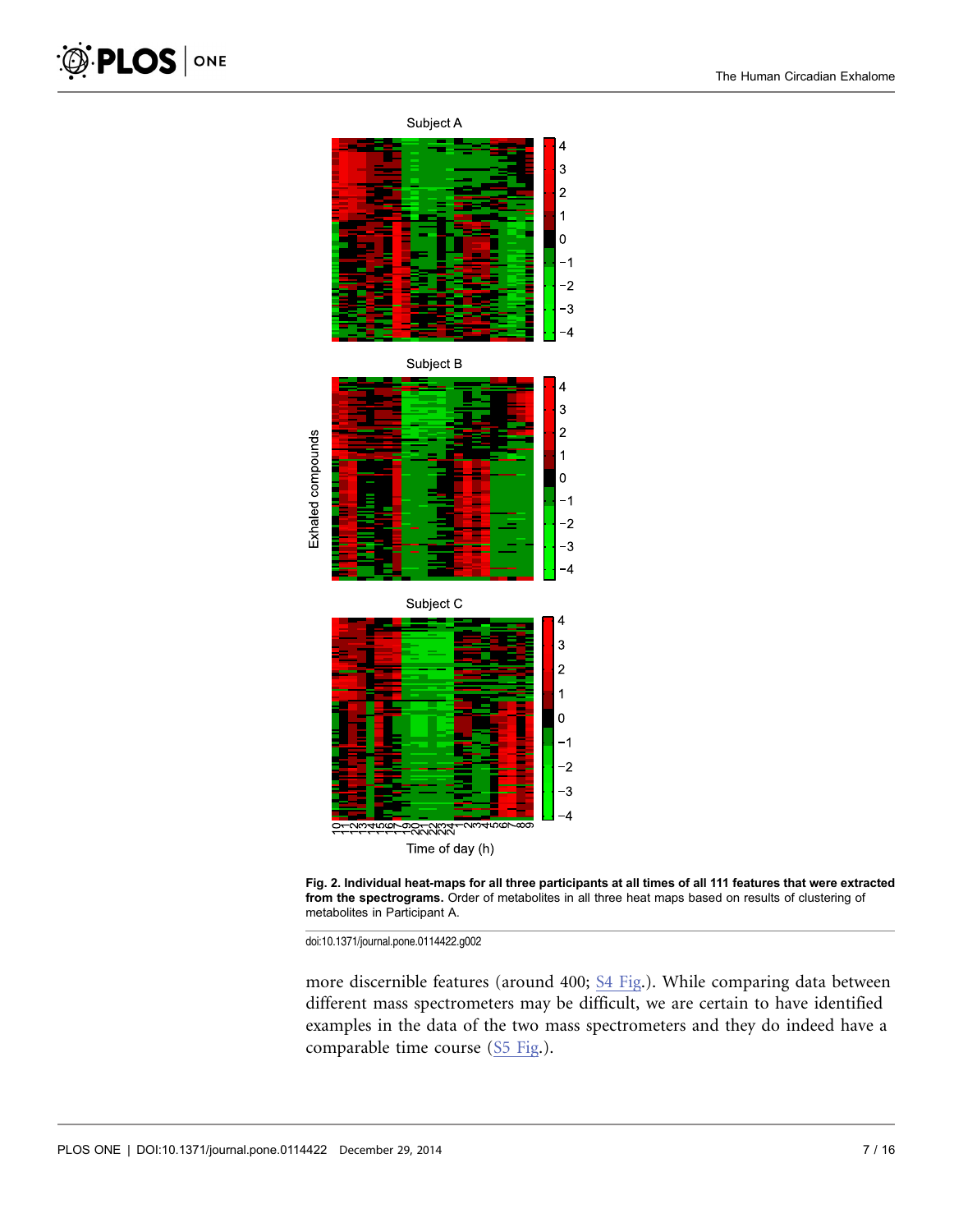<span id="page-7-0"></span>

Fig. 3. PCA score plot of the breath mass spectral fingerprints. Replicate measurements tend to cluster together, while different time points tend to occupy different areas on the plot.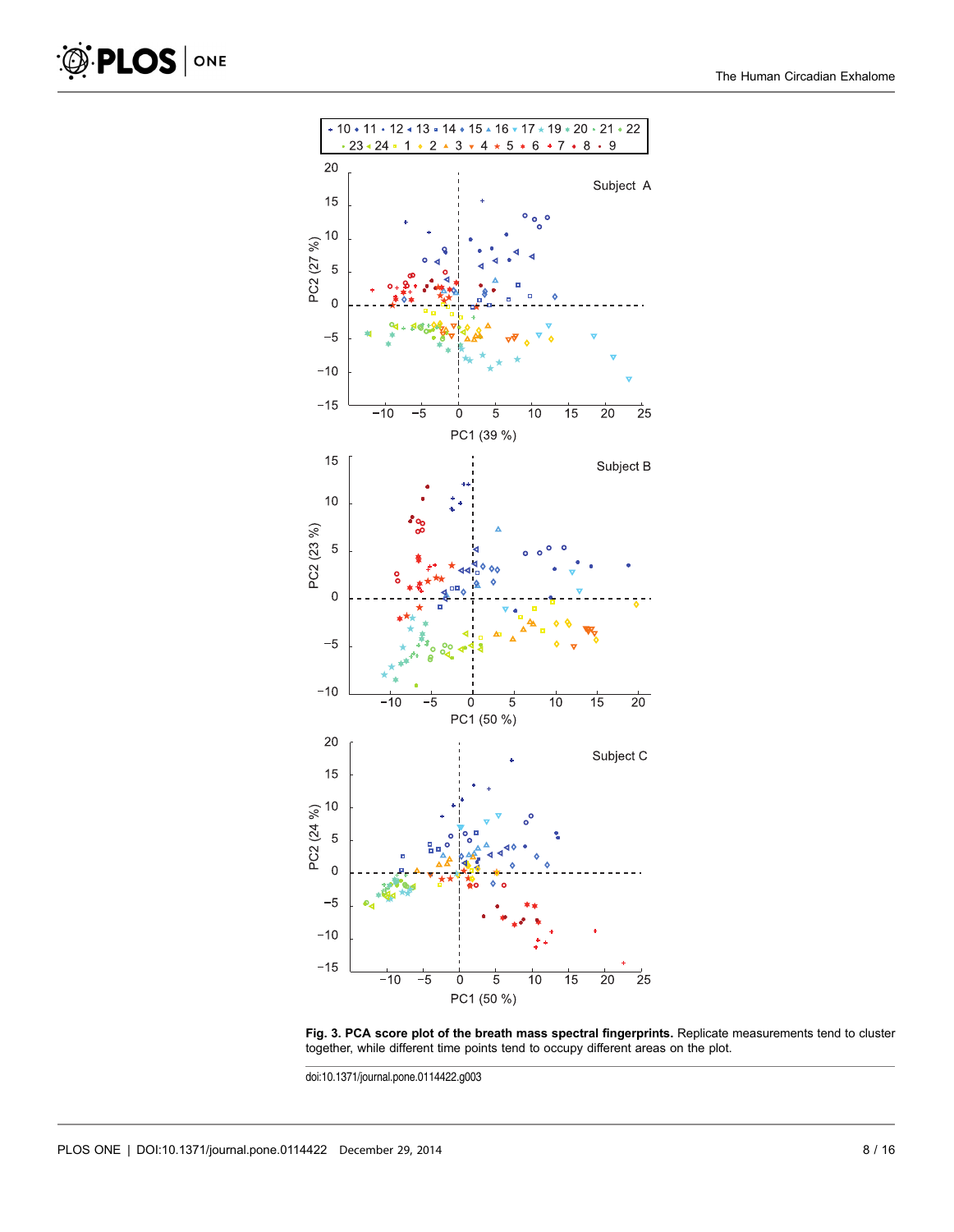<span id="page-8-0"></span>

Fig. 4. Time-table method for time-stamping the breathprint. Correlation of time of actual breathing (exhaled time) to prediction of PLS for each participant. Average error was  $2.7 \pm 1.8$  h,  $4 \pm 2.6$  h and  $4 \pm 1$  h for participants A, B and C, respectively. Correlation coefficients between predicted and exhaled time were 0.8971, 0.7442 and 0.8499 for participants A, B and C, respectively.

# **Discussion**

We report on the first attempt to capture circadian modulations in human metabolites by real-time breath analysis. Our data suggest that non-invasive realtime mass spectrometric "breathprinting" has significant potential to track time of day changes. The results are in line with previous reports [\[27\]](#page-13-0) and extend them from differences between morning and afternoon to a full circadian cycle. They suggest that breathprinting has potential to become a useful tool in tracking and understanding the influence of circadian clock on metabolism. Indeed, alternative real-time gas analysis techniques like selected ion flow tube-mass spectrometry (SIFT-MS) and proton transfer reaction-mass spectrometry (PTR-MS) have previously shown promise as a valuable approach to track physiological changes during extended periods of time [\[31\]](#page-13-0) and diet challenges [\[32,](#page-13-0) [33\]](#page-13-0) and even during complete sleeping phases [\[34\]](#page-13-0) using breath. Similarly, pioneering real-time breath analysis studies using atmospheric pressure chemical ionization mass spectrometry (APCI-MS) [\[35,](#page-13-0) [36](#page-14-0)[\]](#page-13-0), found quite individual-specific daily-patterns of ammonia in breath [\[37\]](#page-14-0). The present study reinforces the notion that, in combination with suitable analytical tools, the mass spectrometric real-time analysis of exhaled metabolites may successfully contribute to gain insights into biological processes in fields such as chronobiology. In this regard, it is important to stress that compound identification is a crucial step to achieve this goal. For unambiguous structural elucidation, traditional 2-dimensional separation of breath compounds (e.g., gas chromatography-mass spectrometry) remains the most powerful approach. Using this technique hundreds of compounds have been identified in breath [\[38,](#page-14-0) [39\]](#page-14-0) some of which may be of relevance in chronobiology. Our results clearly suggests that the effort to identify the detected breathmetabolites is worthwhile undertaking; Identification of these compounds will be a key step to relate our results to other well-known plasma and saliva circadian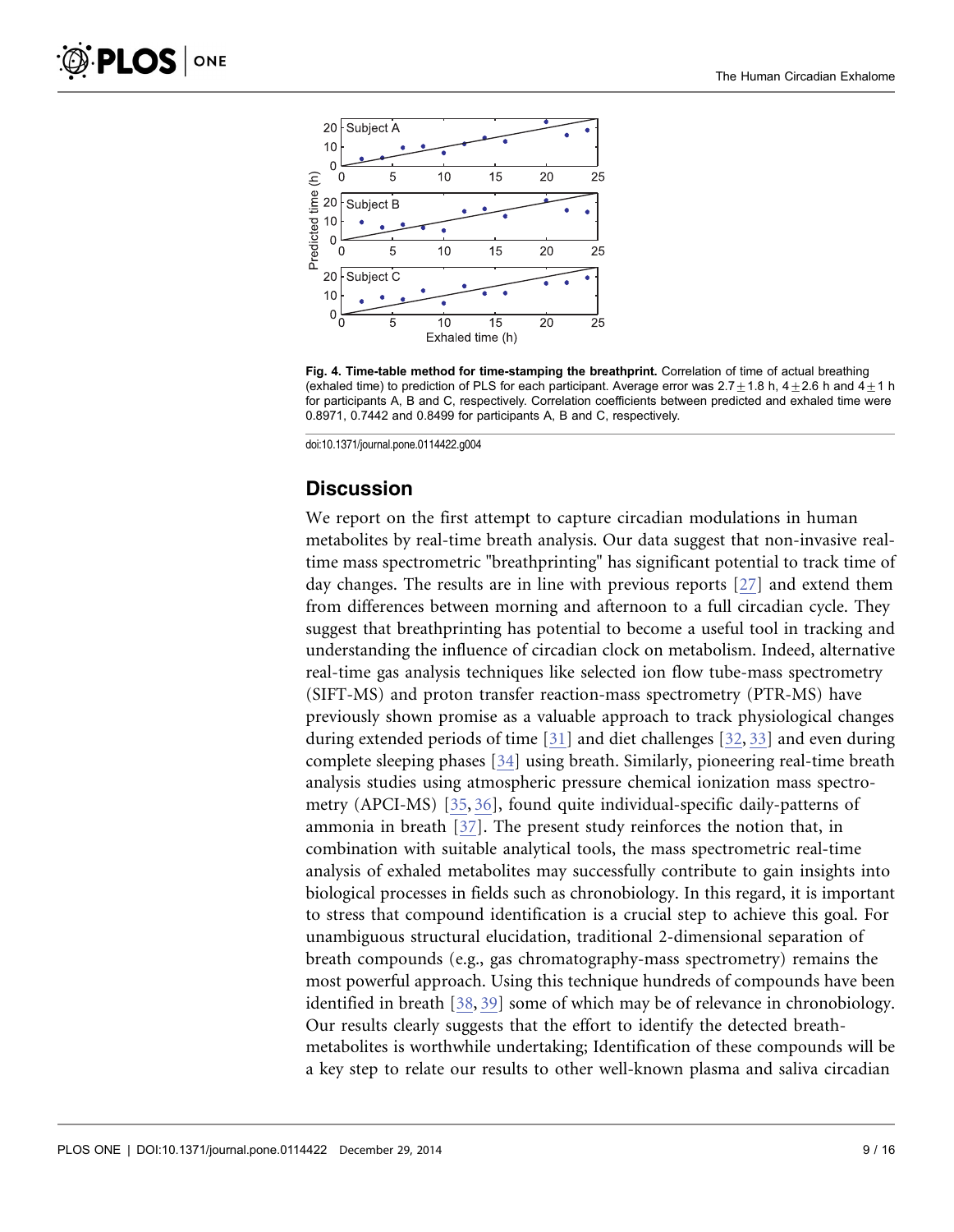and sleep related metabolites [\[40\].](#page-14-0) Apart from previously identified acetone (m/z 59.05) and indole (m/z 118.07), the fingerprinting strategy used here to describe overall 24-hours changes does not allow for the unambiguous identification of compounds, but it does provide their most likely molecular formulas [\(S1 Table\)](#page-11-0) [\[41\].](#page-14-0) Of note, however, the technique used in this study (secondary electrospray ionization (SESI) [\[42–55\]\)](#page-14-0), coupled with high resolution commercial mass spectrometer allows for the detection of targeted metabolites with high confidence and in real-time. For example, the potential to measure fatty acids in breath in negative-ion mode [\[56\]](#page-14-0) seems particularly promising as this group of molecules has been previously shown to be of interest for metabolic phenotyping [\[20\]](#page-13-0). Thus, in future studies, more features will be measurable by measuring in positive as well as negative ion mode within a few minutes. To further validate this method, it will be critical to establish the relationship of the breathprint to other current circadian phase-markers like melatonin or cortisol as well as other potential or already confirmed biomarkers for metabolism and/or disease. Once these control experiments have been conducted, however, the presented method together with further technical advances may significantly expand the possibilities to further explore the human metabolome in basic research and clinical applications.

Due to the practical advantages of analyzing breath (i.e., non-invasiveness and online real-time analysis) compared to sampling of saliva or blood, breathprinting could be a major step toward using metabolomics in real-world experimental settings and even clinical practice. Thus, in concert with other recent advances in the understanding of the modulation of metabolism through the clock using metabolomic and lipodomic approaches in blood [\[17–21\]](#page-13-0), our method has the potential to become state-of-the-art. However, further constant routine and ''real world'' experiments are needed to better define proportion and magnitude of intra- and inter-individual variation; especially parameters like the timing of the rhythms or circadian phase, sleep pressure and food intake seem of special practical and clinical importance in these experiments. For example, it has recently been suggested that sleep deprivation or mistimed sleep has a major impact on the metabolome  $[21]$  as well as the transcriptome  $[57, 58]$  $[57, 58]$ . These further experiments should also help to explain the higher proportion of cycling features that we observed in breath (ca. 40%) compared to previous saliva and blood sampling studies that reported roughly 20%  $[17–19]$ . We are, however, fully in line with the recent results of Davies and colleagues that found 45% of blood metabolites to be rhythmic in total sleep deprivation [\[21\]](#page-13-0) using targeted analysis. This might suggest that not the matrix that is analyzed but the method of analysis could be important for the proportion of observed rhythmic metabolites.

One of the interesting problems of chronobiology that is highly relevant for the translation of its accumulating results into the clinic is the accurate determination of internal circadian phase (or body time). For example, clinical studies could time the administration of drugs to a certain phase in the circadian cycle, because pharmacokinetics and dynamics are known to vary with circadian phase resulting in greater efficacy at particular circadian phases [\[59\].](#page-15-0) Variations in internal phase between individuals can be quite large and depend on the timing of sleep and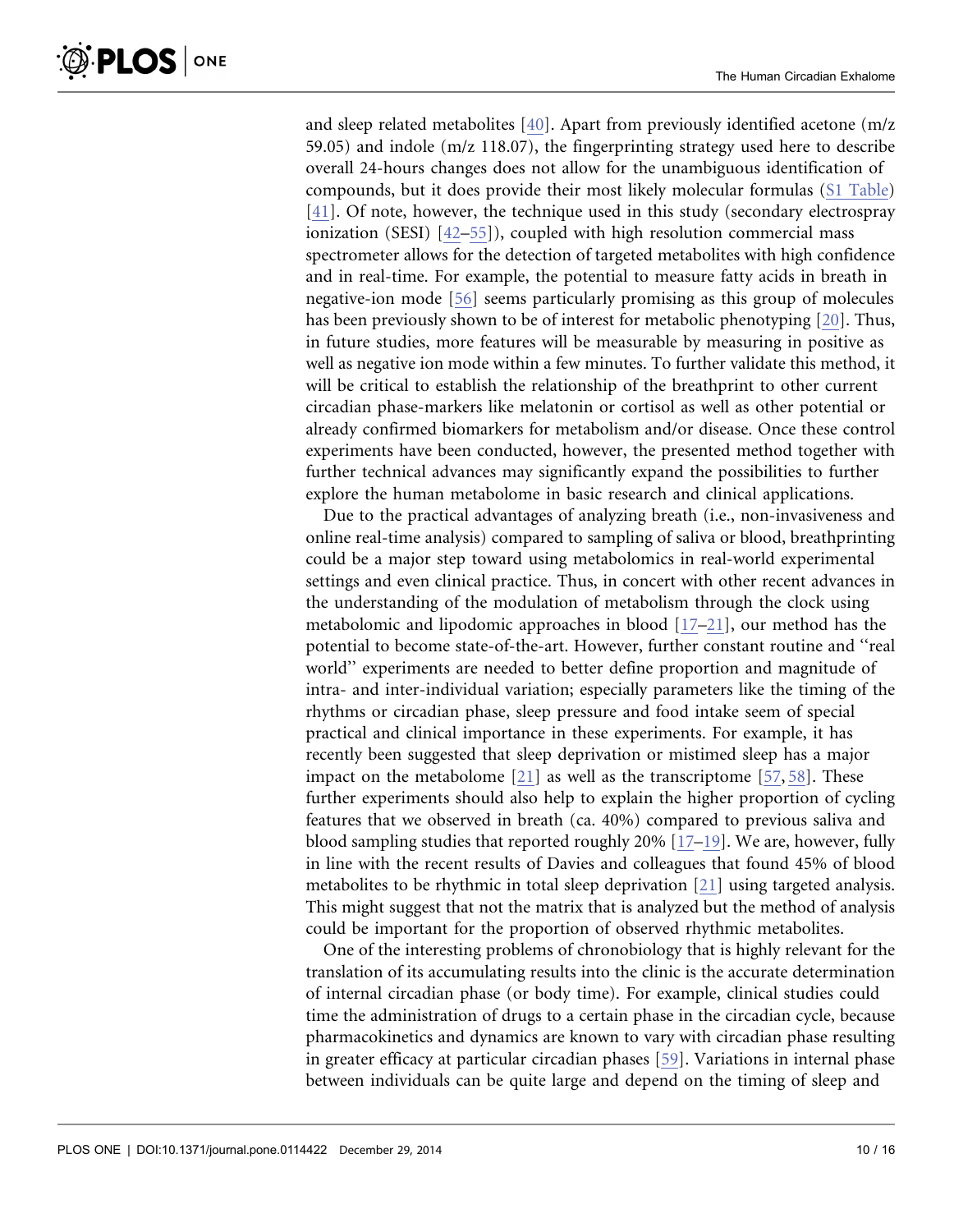$\delta$ -PLOS  $|$  on e

wake, which is in turn driven by whether an individual is a morning or evening type (i.e., chronotype). To wit, individuals with extreme chronotypes can exhibit internal circadian phase differences of as much as 12 hours at the same time of day [\[20,](#page-13-0) [60,](#page-15-0) [61](#page-15-0)[\]](#page-13-0), making the determination of internal circadian phase non-trivial. Indeed, there have been previous attempts to predict internal phase from gene expression in mouse liver, and; a single sample measurement was able to predict internal time with 30 min accuracy [\[62\].](#page-15-0) Later, this method was adapted to predict phase from mouse serum metabolites [\[63\]](#page-15-0) and this has been extended to human blood metabolites [\[19\]](#page-13-0). However, in the latter case, the precision went down to more than 3 hours. Of course, our proof-of-principle study cannot address this issue comprehensively due to its small sample size and the heterogeneous ''study-population'' and the less than ideal technical limitations of the protocol posed by the circumstances with regards to illumination levels and co-sampling of known phase markers. Even with such limitations, our data, analyzed by PCA and PLS, can roughly determine time-of-day (clock time) from the composition of breath. This suggests that breathprinting might allow assessment of circadian phase with one single sample with medically useful precision. Moreover it would allow non-invasive – and even more interestingly – instantaneous phase estimation, which would be highly advantageous in experimental or clinical settings. So far, prediction of body time with a single sample measure using a time-table method has been shown to be imprecise in human subjects. This is probably mostly due to inter-individual differences absolute levels of metabolites. Interestingly, these absolute levels of blood metabolite have recently been linked to genetic variances and loci associated with diseases in genome wide association studies [\[64,](#page-15-0) [65\].](#page-15-0) Of note, however, none of these studies, each of which identified a number of genome-metabolome associations, has taken circadian variation in levels of metabolites into account. Given the sizable time-of-day dependent variation that we and others have observed in some metabolites, further studies should carefully check possible time-of-day variation when searching for biomarkers of disease or significant genomic associations with the metabolome.

Correct and immediate identification of overall circadian phase of an individual would have multiple advantages, e.g., for the correct timing of drug delivery or determination of rhythmic hormone levels. Also, chronotypes could be easily and objectively determined. This is of interest because certain chronotypes have been linked to lower resilience against shift-work or higher incidence of depression [\[66,](#page-15-0) [67\]](#page-15-0). Moreover, information about the degree of overall rhythmicity or disruption of rhythmicity alone would have diagnostic value since disruption of clock circadian timing has been linked to metabolic and psychiatric diseases. For example, acute and chronic ''social'' jet-lag, defined as significant variation between sleep timing on weekends and weekdays, has been associated with metabolic syndrome and diabetes [\[68\].](#page-15-0) Moreover, circadian disruption of behavior is observed in some psychiatric diseases like schizophrenia [\[3\]](#page-12-0). Here, a simple one-time-point measure of internal synchrony could prove a valuable diagnostic marker.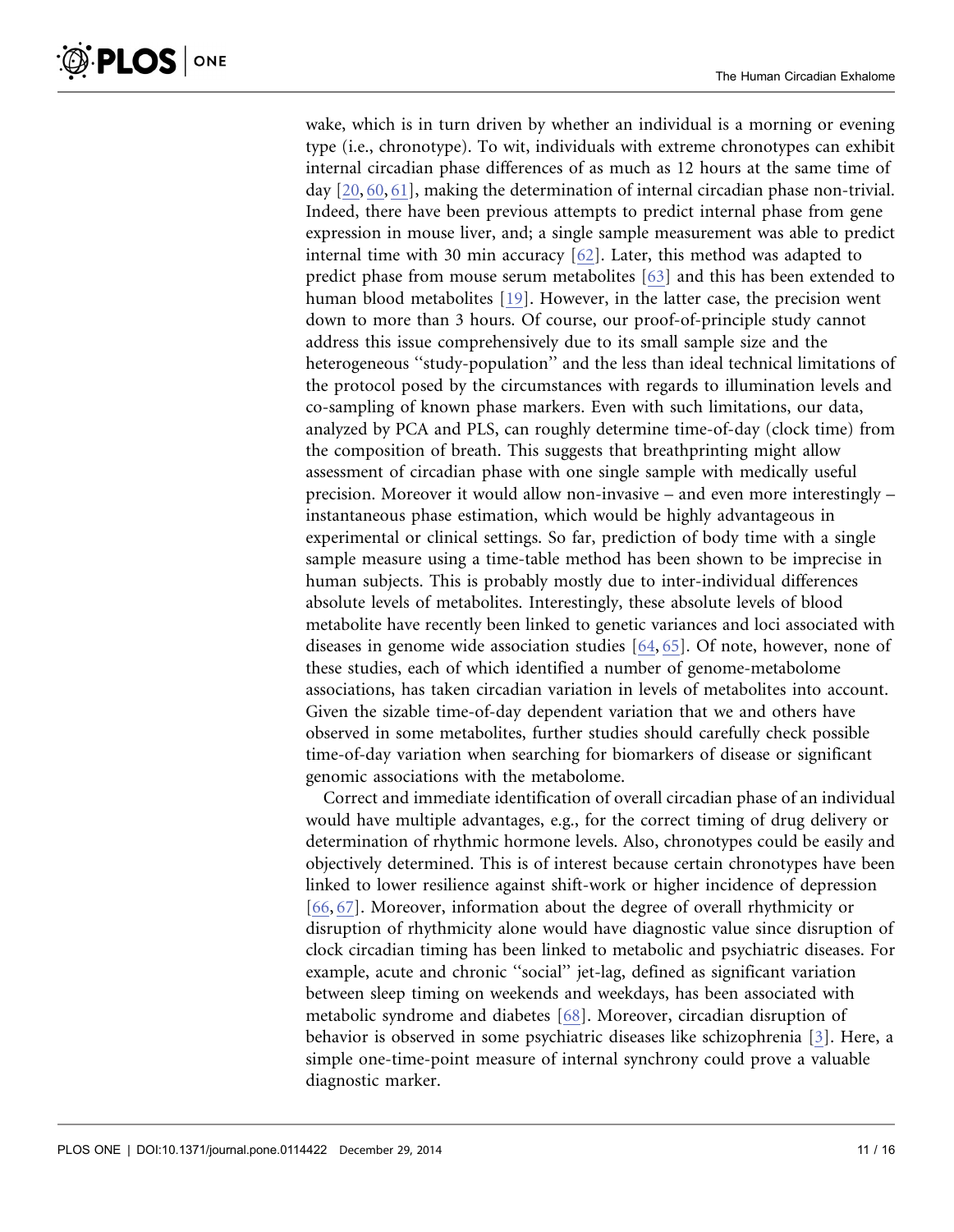<span id="page-11-0"></span>In conclusion, utilizing novel real-time breathprinting we showed that the breath metabolome has a rich composition of small molecules, and about 40% of the 111 detected features showed significant circadian modulation. Therefore we conclude that this method seems ideally suited to investigate the effect of time-ofday on the human metabolome.

# Supporting Information

S1 Fig. Normalized double-plotted actograms of wrist actigraphy (Actiwatch worn on the wrist of the non-dominant hand) from participants A (left), B (middle) and C (right). Red underlined area signifies the 24 hrs of the breath sampling on day 7 and 8 of the recording. Grey shaded area signifies malfunction of the actigraph.

[doi:10.1371/journal.pone.0114422.s001](http://www.plosone.org/article/fetchSingleRepresentation.action?uri=info:doi/10.1371/journal.pone.0114422.s001) (PDF)

S2 Fig. Commercial atmospheric pressure ionization mass spectrometer modified to analyze exhaled breath in real-time (symbolic picture only, not a participant of the study).

[doi:10.1371/journal.pone.0114422.s002](http://www.plosone.org/article/fetchSingleRepresentation.action?uri=info:doi/10.1371/journal.pone.0114422.s002) (PDF)

S3 Fig. Breath composition varies substantially depending on the time-of-day. The figure shows the intensity of six exemplary breath signals  $(m/z)$  listed on top of the figure) over the course of the day for three participants (top A, middle B, bottom C). Each point represents the raw measurements at a given time. Red shading signifies 95% confidence interval around the mean. Note the interindividual differences of the participants A, B and C. [doi:10.1371/journal.pone.0114422.s003](http://www.plosone.org/article/fetchSingleRepresentation.action?uri=info:doi/10.1371/journal.pone.0114422.s003) (PDF)

S4 Fig. Individual heat-maps for Participant B and an additional volunteer (D) as measured in a different instrument (Sciex's TripleTOF). The relative intensity of  $\sim$ 400 features during 15 hours is plot. [doi:10.1371/journal.pone.0114422.s004](http://www.plosone.org/article/fetchSingleRepresentation.action?uri=info:doi/10.1371/journal.pone.0114422.s004) (PDF)

S5 Fig. Temporal trends of exhaled metabolites are reasonably reproducible. The figure compares the relative breath intensity of eight compounds exhaled by participant B in two different mass spectrometers (Water's synapt in blue; Sciex's Tripletof in red).

[doi:10.1371/journal.pone.0114422.s005](http://www.plosone.org/article/fetchSingleRepresentation.action?uri=info:doi/10.1371/journal.pone.0114422.s005) (PDF)

S1 Table. Most likely chemical formulas of observed features. [doi:10.1371/journal.pone.0114422.s006](http://www.plosone.org/article/fetchSingleRepresentation.action?uri=info:doi/10.1371/journal.pone.0114422.s006) (PDF)

S2 Table. Results of JTK-cycle analysis for all participants and all features. [doi:10.1371/journal.pone.0114422.s007](http://www.plosone.org/article/fetchSingleRepresentation.action?uri=info:doi/10.1371/journal.pone.0114422.s007) (PDF)

S1 Experiment. Experimental material and methods for replication experiment.

[doi:10.1371/journal.pone.0114422.s008](http://www.plosone.org/article/fetchSingleRepresentation.action?uri=info:doi/10.1371/journal.pone.0114422.s008) (PDF)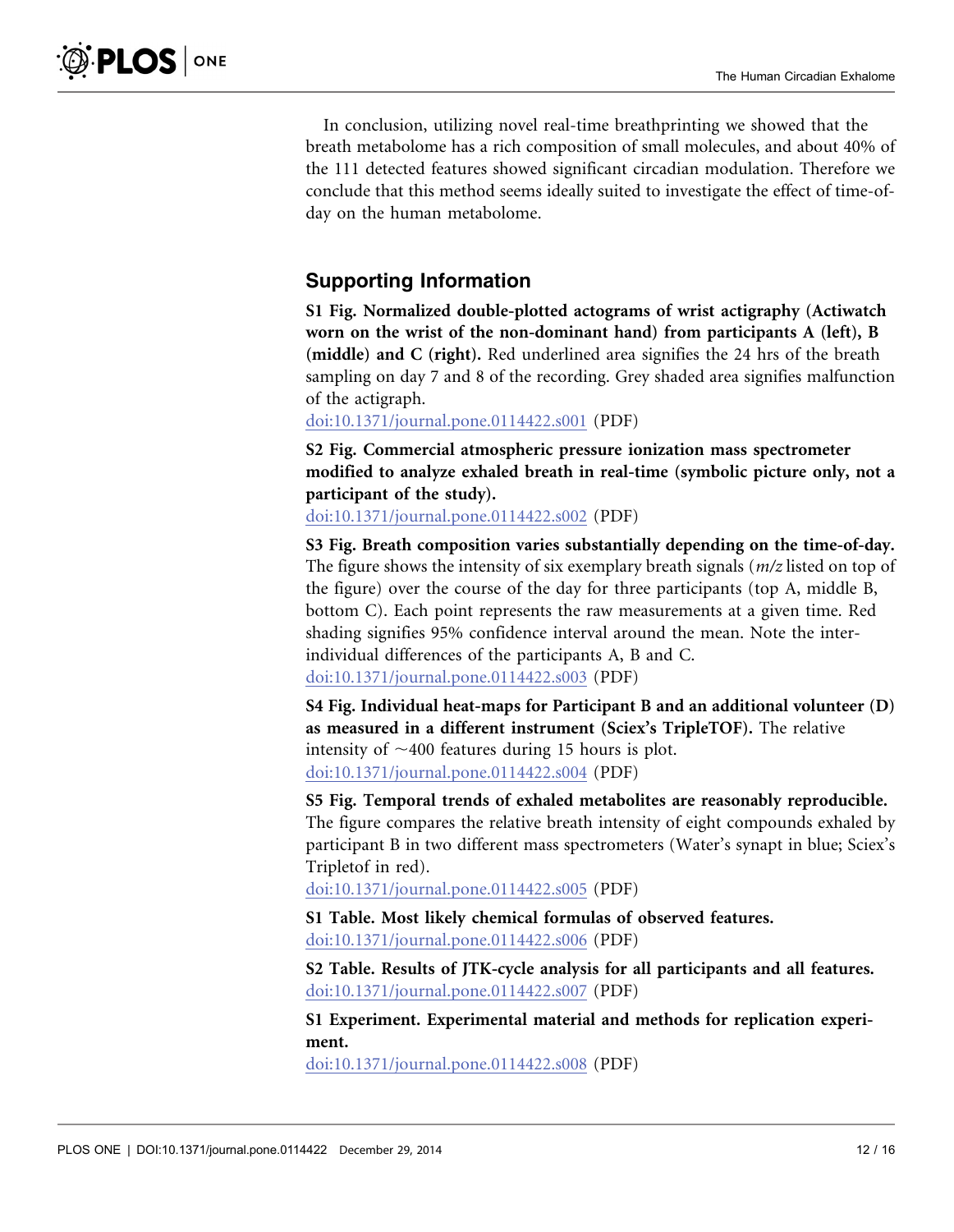<span id="page-12-0"></span>S1 Dataset. The intensities of all replicates at a given time point in three matrices (one for each participant) of  $23 \times 111$  (hourly samples  $\times m/z$ ). [doi:10.1371/journal.pone.0114422.s009](http://www.plosone.org/article/fetchSingleRepresentation.action?uri=info:doi/10.1371/journal.pone.0114422.s009) (XLSX)

# Acknowledgments

We thank Antoine Viola for dietary suggestions, and three anonymous reviewers as well as the academic editor for helpful suggestions and comments on a previous version. This work was supported by SNSF with grants to the lab of SAB, the University of Zurich and a Marie Curie European Reintegration Grant (PMLS) within the  $7<sup>th</sup>$  European Community Framework Programme (276860). The funders had no role in study design, data collection and analysis, decision to publish, or preparation of the manuscript.

# Author Contributions

Conceived and designed the experiments: PMLS LT XL SAB RZ RD. Performed the experiments: PMLS LT XL RD. Analyzed the data: PMLS LT RD. Wrote the paper: PMLS LT XL MK SAB RZ RD.

# References

- 1. Weaver DR, Emery P (2013) Circadian Timekeeping. In: Squire LR, Berg D, Bloom FE, Lac Sd, Ghosh A, et al., editors. Fundamental Neuroscience. 4th ed. Oxford: Academic Press. pp.819–845.
- 2. Foster RG, Roenneberg T (2008) Human responses to the geophysical daily, annual and lunar cycles. Curr Biol 18: R784–R794.
- 3. Wulff K, Dijk DJ, Middleton B, Foster RG, Joyce EM (2012) Sleep and circadian rhythm disruption in schizophrenia. Br J Psychiatry 200: 308–316.
- 4. Oliver PL, Sobczyk MV, Maywood ES, Edwards B, Lee S, et al. (2012) Disrupted circadian rhythms in a mouse model of schizophrenia. Curr Biol 22: 314–319.
- 5. Marcheva B, Ramsey KM, Buhr ED, Kobayashi Y, Su H, et al. (2010) Disruption of the clock components CLOCK and BMAL1 leads to hypoinsulinaemia and diabetes. Nature 466: 627–631.
- 6. Scheer FA, Hilton MF, Mantzoros CS, Shea SA (2009) Adverse metabolic and cardiovascular consequences of circadian misalignment. Proc Natl Acad Sci U S A 106: 4453–4458.
- 7. Filipski E, Subramanian P, Carriere J, Guettier C, Barbason H, et al. (2009) Circadian disruption accelerates liver carcinogenesis in mice. Mutat Res.
- 8. Innominato PF, Levi FA, Bjarnason GA (2010) Chronotherapy and the molecular clock: Clinical implications in oncology. Adv Drug Deliv Rev 62: 979–1001.
- 9. Yong M, Nasterlack M (2012) Shift work and cancer: state of science and practical consequences. Arh Hig Rada Toksikol 63: 153–160.
- 10. Turek FW, Joshu C, Kohsaka A, Lin E, Ivanova G, et al. (2005) Obesity and Metabolic Syndrome in Circadian Clock Mutant Mice. Science 308: 1043–1045.
- 11. Filipski E, Delaunay F, King VM, Wu MW, Claustrat B, et al. (2004) Effects of chronic jet lag on tumor progression in mice. Cancer Res 64: 7879–7885.
- 12. Castanon-Cervantes O, Wu M, Ehlen JC, Paul K, Gamble KL, et al. (2010) Dysregulation of inflammatory responses by chronic circadian disruption. J Immunol 185: 5796–5805.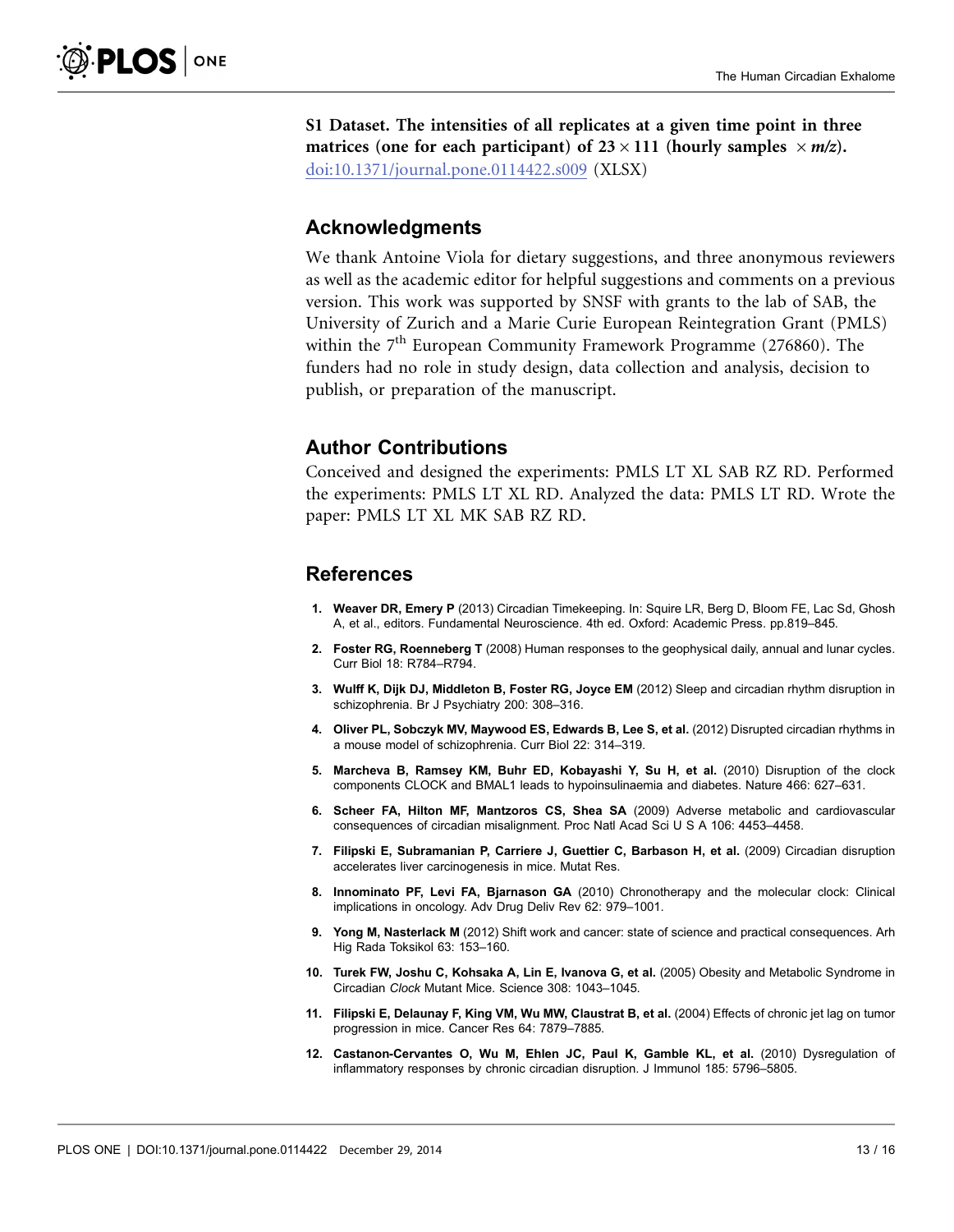- <span id="page-13-0"></span>13. Roybal K, Theobold D, Graham A, DiNieri JA, Russo SJ, et al. (2007) Mania-like behavior induced by disruption of CLOCK. Proc Natl Acad Sci U S A 104: 6406–6411.
- 14. Storch KF, Lipan O, Leykin I, Viswanathan N, Davis FC, et al. (2002) Extensive and divergent circadian gene expression in liver and heart. Nature 417: 78–83.
- 15. Reddy AB, Karp NA, Maywood ES, Sage EA, Deery M, et al. (2006) Circadian orchestration of the hepatic proteome. Curr Biol 16: 1107–1115.
- 16. Panda S, Antoch MP, Miller BH, Su AI, Schook AB, et al. (2002) Coordinated transcription of key pathways in the mouse by the circadian clock. Cell 109: 307–320.
- 17. Ang JE, Revell V, Mann A, Mantele S, Otway DT, et al. (2012) Identification of human plasma metabolites exhibiting time-of-day variation using an untargeted liquid chromatography-mass spectrometry metabolomic approach. Chronobiol Int 29: 868–881.
- 18. Dallmann R, Viola AU, Tarokh L, Cajochen C, Brown SA (2012) The human circadian metabolome. Proc Natl Acad Sci U S A 109: 2625–2629.
- 19. Kasukawa T, Sugimoto M, Hida A, Minami Y, Mori M, et al. (2012) Human blood metabolite timetable indicates internal body time. Proc Natl Acad Sci U S A 109: 15036–15041.
- 20. Chua EC, Shui G, Lee IT, Lau P, Tan LC, et al. (2013) Extensive diversity in circadian regulation of plasma lipids and evidence for different circadian metabolic phenotypes in humans. Proc Natl Acad Sci U S A 110: 14468–14473.
- 21. Davies SK, Ang JE, Revell VL, Holmes B, Mann A, et al. (2014) Effect of sleep deprivation on the human metabolome. Proc Natl Acad Sci U S A.
- 22. Martinez-Lozano Sinues P, Zenobi R, Kohler M (2013) Analysis of the exhalome: a diagnostic tool of the future. Chest 144: 746–749.
- 23. Martinez-Lozano Sinues P, Kohler M, Zenobi R (2013) Human breath analysis may support the existence of individual metabolic phenotypes. PLoS One 8: e59909.
- 24. Martinez-Lozano P, Zingaro L, Finiguerra A, Cristoni S (2011) Secondary electrospray ionizationmass spectrometry: breath study on a control group. J Breath Res 5: 016002.
- 25. Martinez-Lozano P, Rus J, Fernandez de la Mora G, Hernandez M, Fernandez de la Mora J (2009) Secondary electrospray ionization (SESI) of ambient vapors for explosive detection at concentrations below parts per trillion. J Am Soc Mass Spectrom 20: 287–294.
- 26. Martinez-Lozano Sinues P, Meier L, Berchtold C, Ivanov M, Sievi N, et al. (2014) Breath analysis in real time by mass spectrometry in chronic obstructive pulmonary disease. Respiration 87: 301–310.
- 27. Sinues PM, Kohler M, Zenobi R (2013) Monitoring diurnal changes in exhaled human breath. Anal Chem 85: 369–373.
- 28. Keller BO, Sui J, Young AB, Whittal RM (2008) Interferences and contaminants encountered in modern mass spectrometry. Anal Chim Acta 627: 71–81.
- 29. Chambers MC, Maclean B, Burke R, Amodei D, Ruderman DL, et al. (2012) A cross-platform toolkit for mass spectrometry and proteomics. Nat Biotech 30: 918–920.
- 30. Hughes ME, Hogenesch JB, Kornacker K (2010) JTK CYCLE: an efficient nonparametric algorithm for detecting rhythmic components in genome-scale data sets. J Biol Rhythms 25: 372–380.
- 31. Diskin AM, Španěl P, Smith D (2003) Time variation of ammonia, acetone, isoprene and ethanol in breath: a quantitative SIFT-MS study over 30 days. Physiological Measurement 24: 107.
- 32. Smith D, Spanel P, Davies S (1999) Trace gases in breath of healthy volunteers when fasting and after a protein-calorie meal: a preliminary study. Journal of Applied Physiology 87: 1584–1588.
- 33. Krug S, Kastenmüller G, Stückler F, Rist MJ, Skurk T, et al. (2012) The dynamic range of the human metabolome revealed by challenges. The FASEB Journal 26: 2607–2619.
- 34. Julian K, Alexander K, Birgit F, Heinz H, Karl U, et al. (2012) Measurement of endogenous acetone and isoprene in exhaled breath during sleep. Physiological Measurement 33: 413.
- 35. Benoit FM, Davidson WR, Lovett AM, Nacson S, Ngo A (1985) Breath analysis by API/MS—human exposure to volatile organic solvents. International Archives of Occupational and Environmental Health 55: 113–120.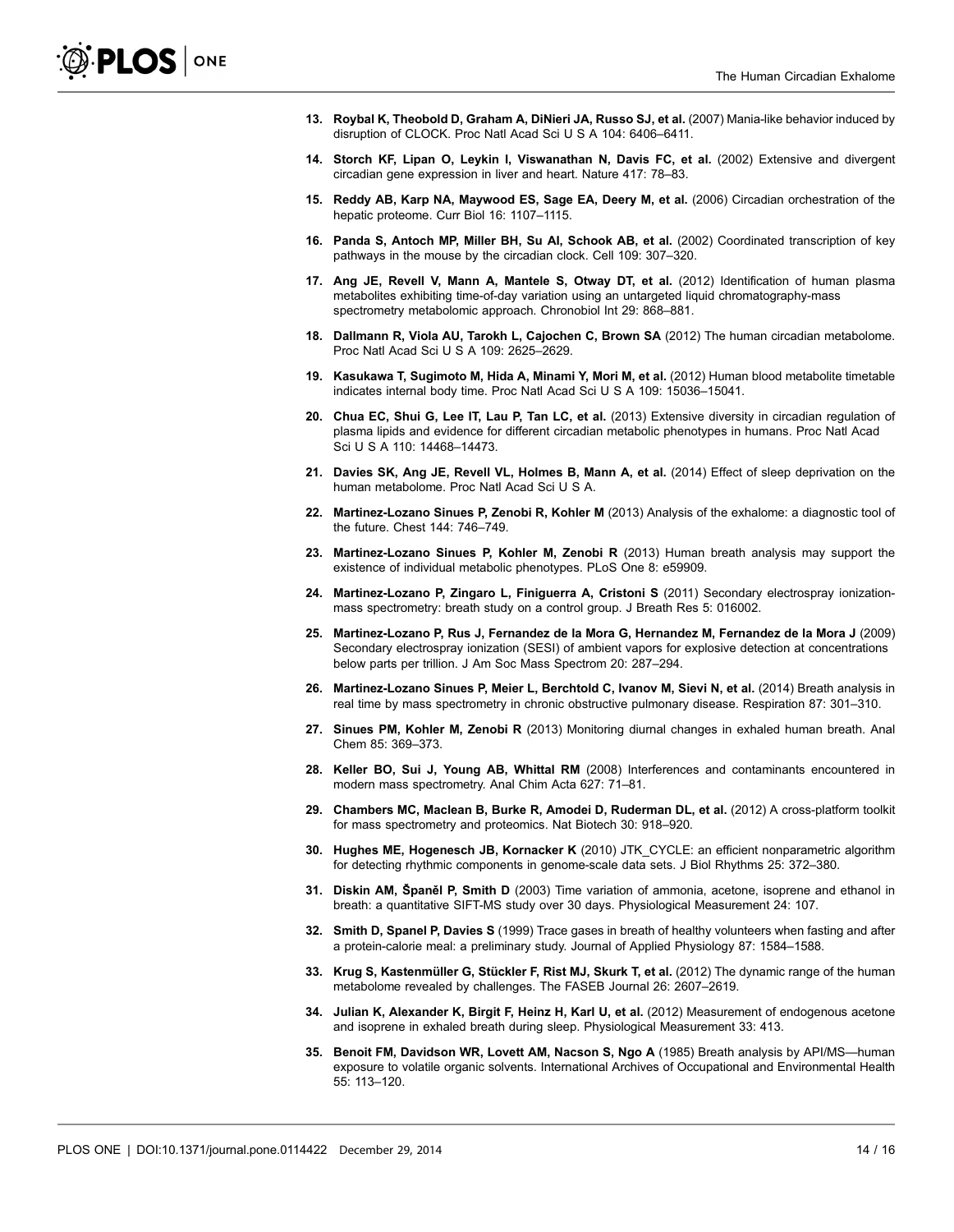- <span id="page-14-0"></span>36. Benoit FM, Davidson WR, Lovett AM, Nacson S, Ngo A (1983) Breath analysis by atmospheric pressure ionization mass spectrometry. Analytical Chemistry 55: 805–807.
- 37. Lovett AM, Reid NM, Buckley JA, French JB, Cameron DM (1979) Real-time analysis of breath using an atmospheric pressure ionization mass spectrometer. Biomedical Mass Spectrometry 6: 91–97.
- 38. Costello BdL, Amann A, Al-Kateb H, Flynn C, Filipiak W, et al. (2014) A review of the volatiles from the healthy human body. Journal of Breath Research 8: 014001.
- 39. Amann A, Costello Bde L, Miekisch W, Schubert J, Buszewski B, et al. (2014) The human volatilome: volatile organic compounds (VOCs) in exhaled breath, skin emanations, urine, feces and saliva. J Breath Res 8: 034001.
- 40. Dallmann R, Viola AU, Tarokh L, Cajochen C, Brown SA (2012) The human circadian metabolome. Proceedings of the National Academy of Sciences, USA 109 2625–2629.
- 41. Smith CA, O'Maille G, Want EJ, Qin C, Trauger SA, et al. (2005) METLIN: a metabolite mass spectral database. Ther Drug Monit 27: 747–751.
- 42. Zhu J, Bean HD, Wargo M, Leclair L, Hill JE (2013) Detecting bacterial lung infections: in vivo evaluation of in vitro volatile fingerprints. Journal of Breath Research 7: 016003.
- 43. Zhu J, Bean HD, Jiménez-Díaz J, Hill JE (2013) Secondary electrospray ionization-mass spectrometry (SESI-MS) breathprinting of multiple bacterial lung pathogens, a mouse model study. Journal of Applied Physiology.
- 44. Jiangjiang Z, Heather DB, Matthew JW, Laurie WL, Jane EH (2013) Detecting bacterial lung infections: in vivo evaluation of in vitro volatile fingerprints. Journal of Breath Research 7: 016003.
- 45. Jiangjiang Z, Jaime J-D, Heather DB, Nirav AD, Minara IA, et al. (2013) Robust detection of P. aeruginosa and S. aureus acute lung infections by secondary electrospray ionization-mass spectrometry (SESI-MS) breathprinting: from initial infection to clearance. Journal of Breath Research 7: 037106.
- 46. Zhu J, Bean HD, Kuo Y-M, Hill JE (2010) Fast Detection of Volatile Organic Compounds from Bacterial Cultures by Secondary Electrospray Ionization-Mass Spectrometry. Journal of Clinical Microbiology 48: 4426–4431.
- 47. Wu C, Siems WF, Hill HH (2000) Secondary Electrospray Ionization Ion Mobility Spectrometry/Mass Spectrometry of Illicit Drugs. Analytical Chemistry 72: 396–403.
- 48. Lee C-Y, Shiea J (1998) Gas Chromatography Connected to Multiple Channel Electrospray Ionization Mass Spectrometry for the Detection of Volatile Organic Compounds. Analytical Chemistry 70: 2757– 2761.
- 49. Dillon LA, Stone VN, Croasdell LA, Fielden PR, Goddard NJ, et al. (2010) Optimisation of secondary electrospray ionisation (SESI) for the trace determination of gas-phase volatile organic compounds. Analyst 135: 306–314.
- 50. Bean HD, Zhu J, Hill JE (2011) Characterizing Bacterial Volatiles using Secondary Electrospray Ionization Mass Spectrometry (SESI-MS). J Vis Exp: e2664.
- 51. Kiselev P, Fenn JB. ESIMS Analysis of Vapors at Trace Levels; 2001; Chicago, Illinois, May 27–31, 2001.
- 52. Fuerstenau S, Kiselev P, Fenn JB. ESIMS in the Analysis of Trace Species in Gases; 1999; Dallas(TX).
- 53. Fuerstenau S (1994) Aggregation and Fragmentation in an electrospray ion source. New Haven (CT): Yale University.
- 54. Whitehouse CM, Levin F, Meng CK, Fenn JB. Further Adventures With An Electrospray Ion Source; 1986; Cincinnati, OH.
- 55. Berchtold C, Meier L, Steinhoff R, Zenobi R (2013) A new strategy based on real-time secondary electrospray ionization and high-resolution mass spectrometry to discriminate endogenous and exogenous compounds in exhaled breath. Metabolomics: 1–11.
- 56. Martinez-Lozano P, Fernandez de la Mora J (2008) Direct analysis of fatty acid vapors in breath by electrospray ionization and atmospheric pressure ionization-mass spectrometry. Anal Chem 80: 8210– 8215.